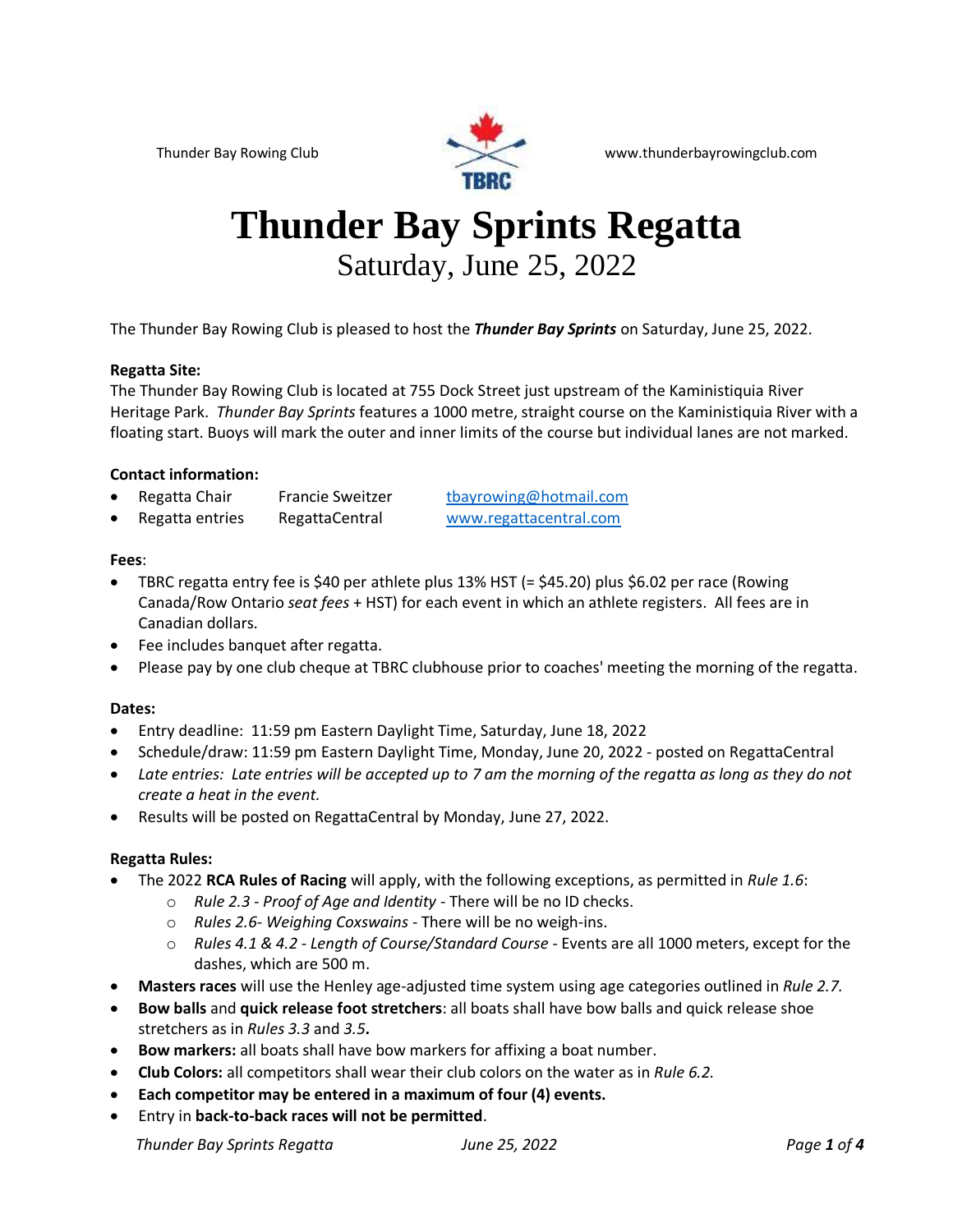- **Heats:** where there are more than 6 entries in an event, the fastest 3 in each of 2 heats or the fastest 2 in each of 3 heats will progress to the final.
- **Schedule/ draw** will be posted on RegattaCentral and at the TBRC boathouse.
- **Coaches and coxswains meeting** will be 7 am on Saturday, June 25, 2022 at the boathouse. Additional copies of the schedule will be made available at this meeting.
- **Traffic Patterns:** all boats shall follow the traffic patterns indicated on the maps below.
- **Boat Trailers**: boat trailers shall park in the areas assigned for their club.
- **Scratches/Refunds due to COVID-19:** Any athlete who has registered and paid their regatta and seat fees and who is subsequently unable to attend due to:
	- o contracting COVID-19; or
	- $\circ$  any new provincial, state or municipal orders regarding COVID-19 which would prohibit the athlete from attending the regatta; or
	- $\circ$  any new international border regulations (imposed after the athlete has registered for the regatta) that render the athlete ineligible to cross the border,

is eligible for a full refund of fees paid, and no scratch fees will be imposed.

#### **Other:**

- **Cross-Border Participants:** As of January 15, 2022, most foreign nationals (this includes US citizens) are prohibited from entering Canada unless they can establish that they have been fully vaccinated against COVID-19, using one of the vaccines accepted by the Government of Canada. Unvaccinated or partially vaccinated foreign nationals will only be permitted to enter Canada if they qualify under one of the limited exceptions prescribed by the Travel Restrictions Order. These rules are subject to change, so may perhaps be relaxed by the time of the Sprints Regatta. Use this link [Find out if you can enter](https://travel.gc.ca/travel-covid/travel-restrictions/wizard-start)  [Canada](https://travel.gc.ca/travel-covid/travel-restrictions/wizard-start) to ensure you know the current rules before you register for the regatta. If border restrictions that would prevent an athlete from crossing the border are already in place at the time he/she registers for the Sprints Regatta, there will be no regatta fee refund.
- **Boat Trailer Route:** the CPR underpass has insufficient clearance for most trailers. All boat trailers should access the regatta site via Duncan Street, which crosses over the 5 sets of railroad tracks.
- **Parking:** Vehicles other than boat trailers are to park in the Kaministiquia River Heritage Park.
- **Spectating**: There is a fine view of the course from the Kaministiquia River Heritage Park boardwalk.
- **Concession:** T-shirts, fruit, drinks (with the exception of bottled water) and snacks will be available at the concession. A water-bottle refill station is located next to the concession.
- **Awards/Banquet:** There is an awards ceremony and banquet at the Clubhouse for competitors, coaches and support persons. Please indicate on RegattaCentral the number of persons attending the banquet.
- **Lodging**: There are many good hotels within 10 minutes' drive from the Boathouse.
- **Camping**: Camping is not allowed on the lawn area surrounding the Club. Closest campgrounds, all approximately 25 - 30 minutes' drive away are:

| Kakabeka Falls campgrounds:                                | https://www.ontarioparks.com/park/kakabekafalls |  |  |
|------------------------------------------------------------|-------------------------------------------------|--|--|
| HappyLand Campground:                                      | http://happylandpark.com/                       |  |  |
| Thunder Bay KOA:                                           | https://koa.com/campgrounds/thunder-bay/        |  |  |
| Trowbridge Falls Campgrounds or Chippewa Park Campgrounds: |                                                 |  |  |
| https://www.thunderbay.ca/en/recreation/campgrounds.aspx   |                                                 |  |  |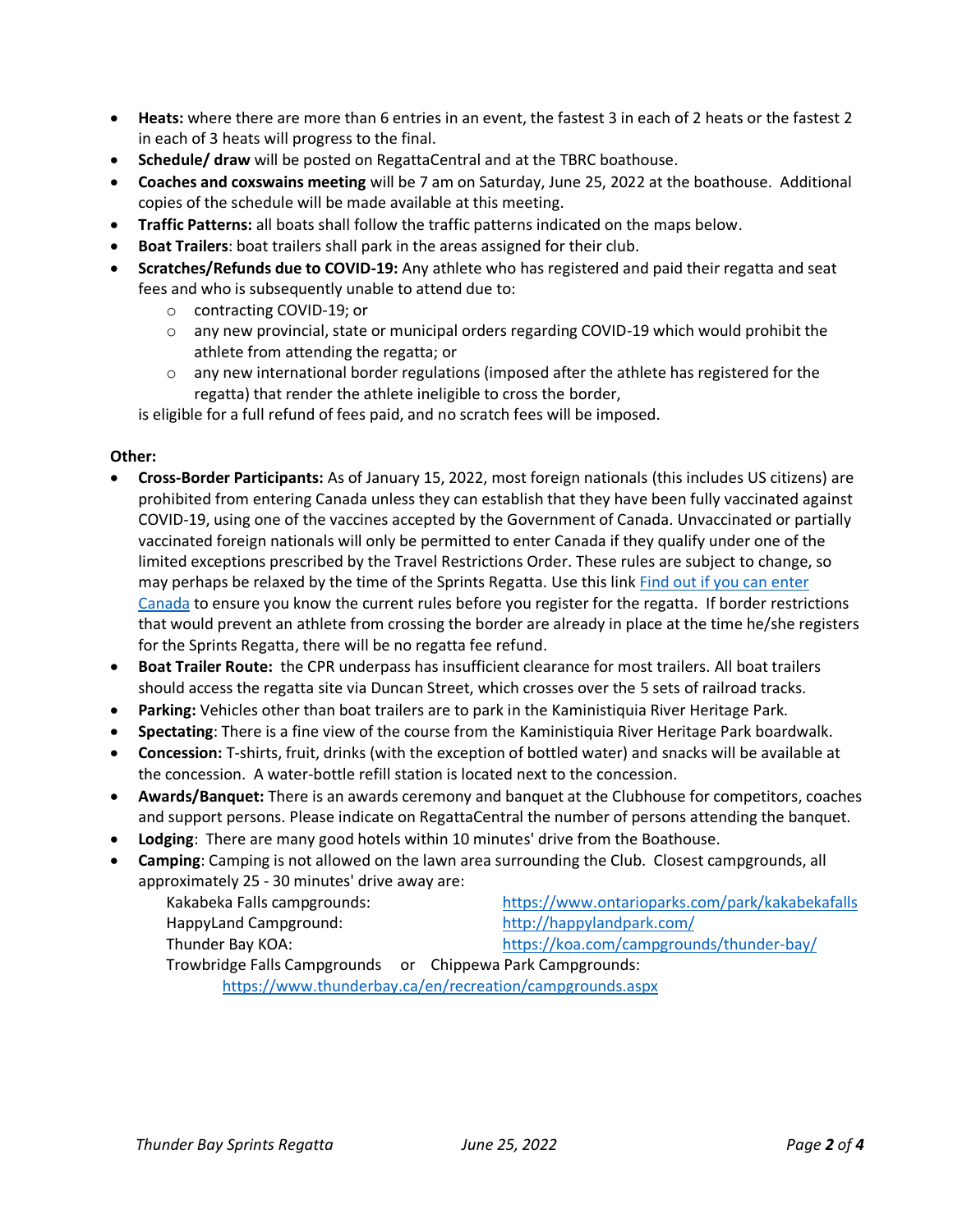### **Events List**

| 1              | Mixed Masters 4x  | 12           | Masters Men 1x    |
|----------------|-------------------|--------------|-------------------|
| $\overline{2}$ | Under 17 Men 2x   | 13           | Open mixed 2x     |
| 3              | Under 19 Women 2x | 14           | Master Women 1x   |
| 4              | Under 19 Men 4x   | 15           | Under 19 Men 2x   |
| 5.             | Masters Men 2x    | 16           | Under 17 Women 4  |
| 6              | Under 17 Women 2x | 17           | Master Women 4x   |
| 7              | Under 19 Men 4+   | 18           | Under 19 Women 1  |
| 8              | Masters Women 2x  | 19           | Master Men's 4x   |
|                | <b>Break</b>      | <b>Break</b> |                   |
| 9              | Under 19 Women 4+ | 20           | Open Women 1x da  |
| 10             | Under 19 Men 1x   | 21           | Open Men 1x dash  |
| 11             | Under 19 Women 4x | 22           | Open Mixed 4x das |
|                |                   |              |                   |

| Master Women 1x    |
|--------------------|
|                    |
| Under 17 Women 4x  |
| Master Women 4x    |
| Under 19 Women 1x  |
|                    |
|                    |
| Open Women 1x dash |
| Open Men 1x dash   |
| Open Mixed 4x dash |
| Under 19 Men 2x    |

**Site Map**